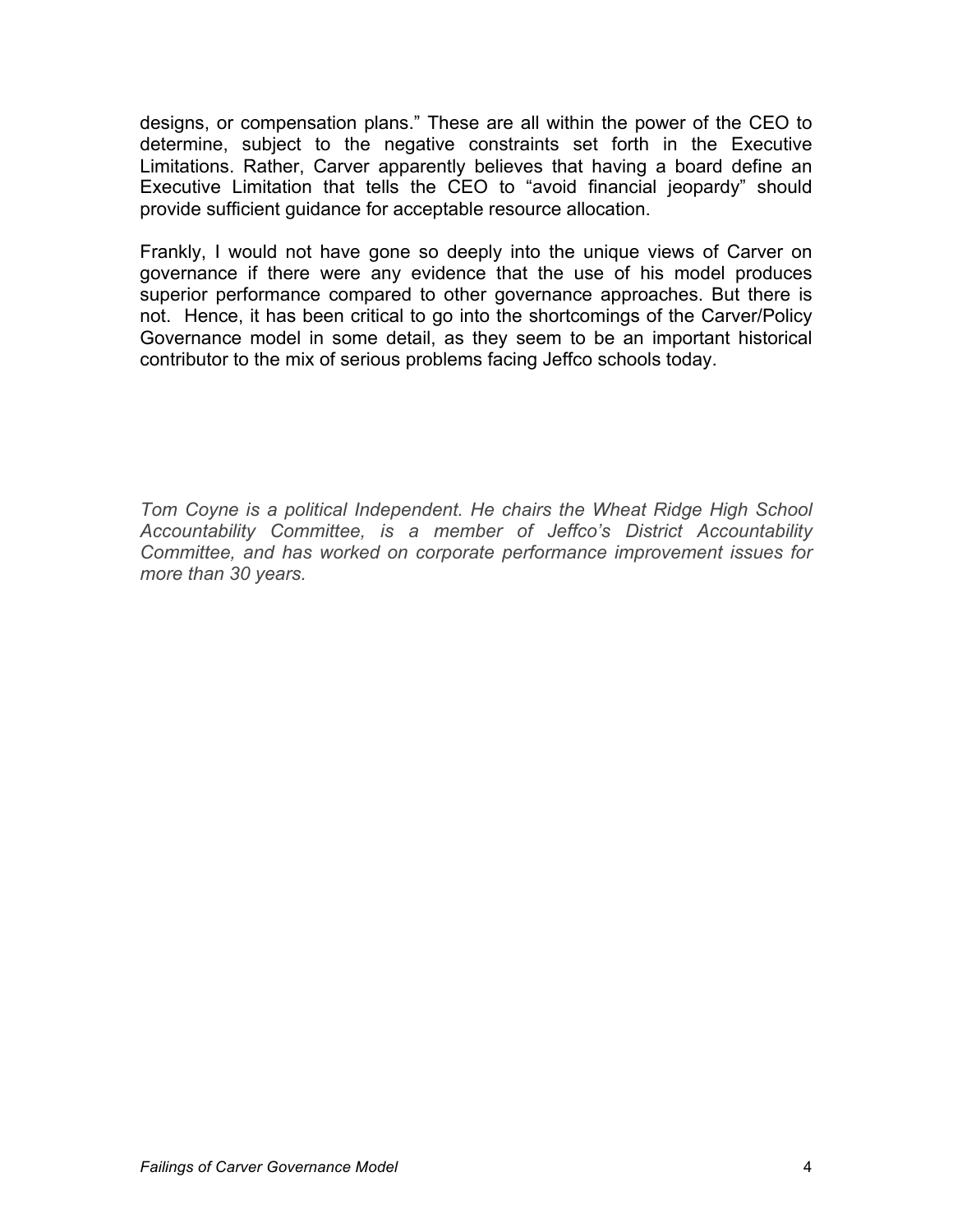**Baylor University Medical Center Proceedings** 



[Proc \(Bayl Univ Med Cent\).](https://www.ncbi.nlm.nih.gov/pmc/articles/PMC1276331/) 2002 Jan; 15(1): 19–22. doi: [10.1080/08998280.2002.11927809](https://dx.doi.org/10.1080%2F08998280.2002.11927809)

> PMCID: PMC1276331 PMID: [16333402](https://www.ncbi.nlm.nih.gov/pubmed/16333402)

## Effective governance: the roles and responsibilities of board members

[Don L. Arnwine](https://www.ncbi.nlm.nih.gov/pubmed/?term=Arnwine%20DL%5BAuthor%5D&cauthor=true&cauthor_uid=16333402)

[Author information](https://www.ncbi.nlm.nih.gov/pmc/articles/PMC1276331/) [Copyright and License information](https://www.ncbi.nlm.nih.gov/pmc/articles/PMC1276331/) [Disclaimer](https://www.ncbi.nlm.nih.gov/pmc/about/disclaimer/)

Running a health care organization is a team sport. It is very important that all members of the team—whether on the medical staff, in management, or on the board—understand the role of governance and what constitutes effective governance. Many misunderstandings about the roles of boards exist. Many people think that board members are paid, for example, which is not true.

## Don L. Arnwine

My interest in the subject of governance began when I became chief executive officer (CEO) of an organization that was to establish a major health care and medical educational program in West Virginia. Five organizations merged to create the new organization; 5 boards also merged to create 1 board of 56 members. Two years after the merger, we created a governance committee to study the subject, and that's when my interest in governance began. While CEO of the Voluntary Hospitals of America, which grew from 30 to 850 hospitals during my tenure, I had the opportunity to visit with many boards. More recently, I have given 15